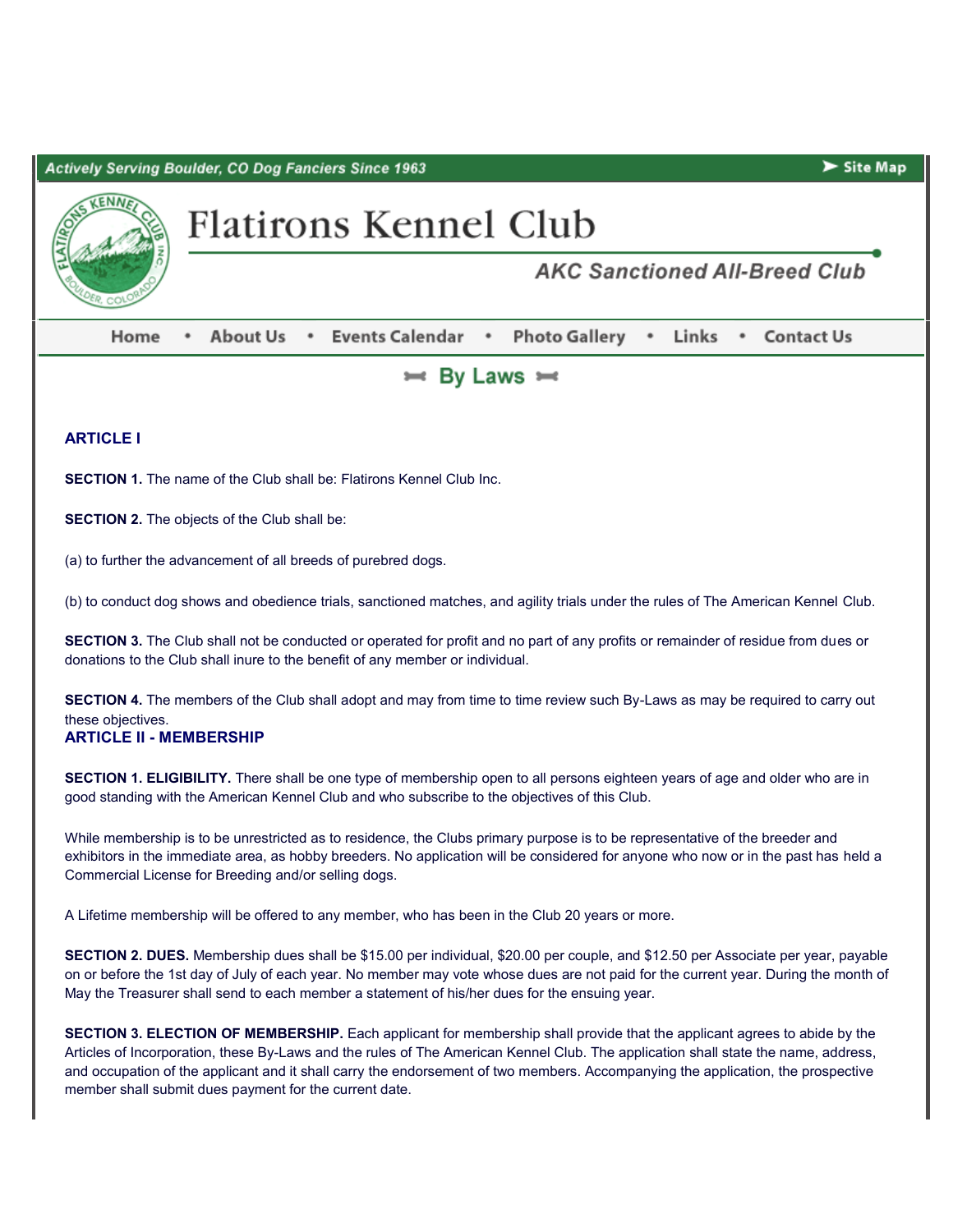All application are to be filed with the Recording Secretary and each application is to be read at the first meeting of the Club following its receipt. At the next Club meeting that the applicant attends the application will be voted upon and affirmative votes of 3/4 of the members present and voting at that meeting shall be required to elect the applicant. Voting shall be by secret ballot.

Applicants for membership who have been rejected by the Club may not re-apply within six months after such rejection.

#### **SECTION 4. TERMINATION OF MEMBERSHIP.** Membership may be terminated:

(a) BY RESIGNATION. Any member in good standing may resign from the Club upon written notice to the Recording Secretary, but no member may resign when in debt to the Club.

(b) BY LAPSING. A membership will be considered lapsed and automatically terminated if such members dues remain unpaid 90 days after the first day of the fiscal year; however, the Board may grant an additional 90 days to such delinquent members in meritorious cases. In no case may a person be entitled to vote at any Club meeting whose dues are unpaid of the date of that meeting.

(c) BY EXPULSION. A membership may be terminated by expulsion as provided in Article VII of these By-Laws.

#### **ARTICLE III - MEETING AND VOTING**

**SECTION 1. CLUB MEETINGS.** Meetings of the Club shall be held in the County of Boulder, on the first Thursday of every month, at such hour and place as maybe designated by The Board of Directors. Written notice of each meeting shall be mailed via the Club newsletter "The Flatiron Press" at least 10 days prior to the date of the meeting. The quorum for such meetings shall be 20% of the membership.

**SECTION 2. SPECIAL CLUB MEETINGS.** Special Club meetings may be called by the President, or by a majority vote of the members of the Board who are present and voting at any regular or special meeting of the Board, and shall be called by the Corresponding Secretary upon receipt of a petition signed by five members of the Club who are in good standing. Such special meetings shall be held in the County of Boulder and at such hour and place as may be designated by the person or persons authorized herein to call such meetings. Written notice of such meeting shall be mailed by the Corresponding Secretary at least 5 days and not more than 15 days prior to the date of the meeting; and said notice shall state the purpose of the meeting and no other Club business may be transacted thereat. The quorum for such a meeting shall be 20% of the membership of the Club.

**SECTION 3. BOARD MEETINGS.** Regular meetings of the Board of Directors shall be held once a month on such day of the month as the Board, by unanimous vote of the Board members, may from time to time designate, or, if the Board cannot unanimously agree on a regular day for the monthly meeting, on the third Wednesday of each month. The time and place of each regular Board meeting shall be announced to the members at the next preceding meeting of the members. Meetings shall be held in the County of Boulder at such hour and place as to President may designate. All meetings of the Board, both regular and special shall be open to attendance by all Club members. Written notice of each regular meeting of the Board shall be mailed by the Corresponding Secretary to each Board member at least 5 days prior to the date of the meeting. A quorum from such a meeting shall be not less than twothirds of the then members of the Board.

**SECTION 4. SPECIAL BOARD MEETINGS.** Special meetings of the Board may be called by the President, by the Corresponding Secretary upon receipt of a written request signed by at least three members of the Board. Such special meetings shall be held in the County of Boulder at such an hour and place as may be designated by the person authorized herein to call such meeting. Any such notice shall state the purpose of the meeting and no other business shall be transacted thereat. A quorum for such a meeting shall be not less than two thirds of the then members of the Board.

**SECTION 5. VOTING.** Each member in good standing whose dues are paid for the current year shall be entitled to one vote at any meeting of the Club at which he/she is present. Proxy voting will not be permitted at any Club meeting or election. A majority vote of those members present and entitled to vote at the meetings, a quorum being present, and entitled to vote at the meeting, as is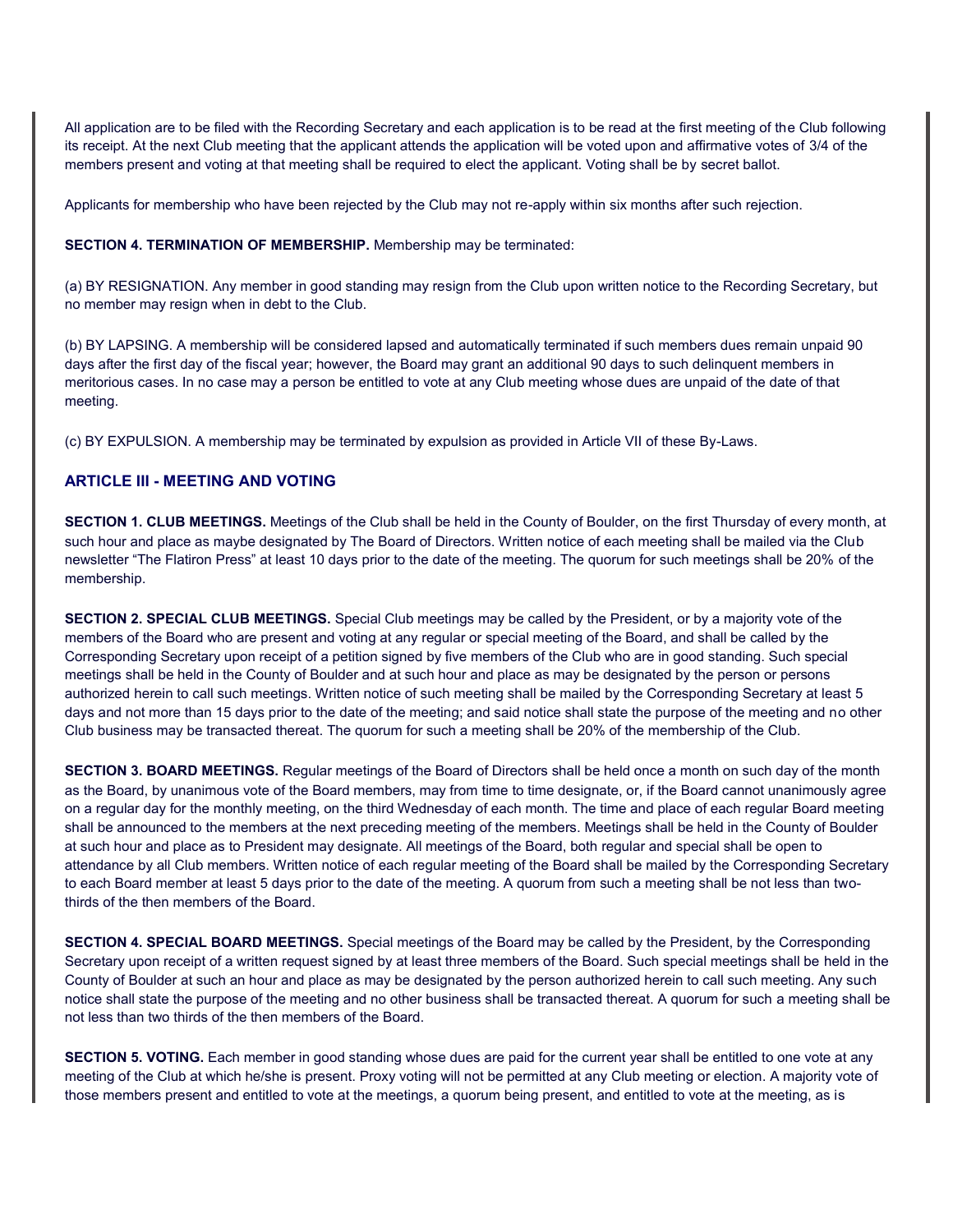expressly otherwise provided herein or in the Article of Incorporation.

**SECTION 6. ACTION BY THE BOARD WITHOUT A MEETING.** Any action which is required to be, or may be, taken at a meeting of the Board of Directors, may be taken without a meeting if a consent in writing, setting forth the actions so taken, shall be signed by all of the Directors entitled to vote with respect to the subject matter thereof. Such consent shall have the same force and effect as a unanimous vote of the Board had a regular and duly called meeting thereof.

#### **ARTICLE IV - DIRECTORS AND OFFICERS**

**SECTION 1. BOARD OF DIRECTORS.** The Board shall be comprised of the President, Vice-President, Recording Secretary, Corresponding Secretary, Treasurer and two other persons, all of whom shall be elected for one-year terms at the Club's annual meeting as provided in Article V, and shall serve until their successors are elected and qualified. General management of the Club's affairs shall be entrusted to the Board of Directors.

**SECTION 2. OFFICERS.** The Club's officers, consisting of the President, Vice-President, Recording Secretary, Corresponding Secretary and Treasurer shall serve in their respective capacities both with regard to the Club and its meetings and the Board and its meetings.

(a) The President shall preside at all meetings of the Club and the Board, and shall have the duties and powers normally appurtenant to the office of President in addition to those particularly specified in these By-Law

(b) The Vice-president shall have the powers and exercise the duties of President in case of the President's death, absence or incapacity until such time as the President is able and present or until the President's vacated office is duly filled.

(c) The Recording Secretary shall keep a record of all meetings of the Club and of the Board and of all matters other than correspondence of which a record shall be ordered by the Club, shall keep a roll of the members of the Club with their addresses, and carry out such other duties as prescribed in these By-Laws.

(d) The Corresponding Secretary shall have charge of the necessary general correspondence with The American Kennel Club, shall notify members of meetings, notify new members of their election to membership, notify officers and directors of their election to office, and carry out such duties as are prescribed in these By-Laws or as may from time to time be designated by the Board in accordance with the provisions . of these By-Laws.

(e) The Treasurer shall collect and receive all money due or belonging to the Club and receipt therefor he/she shall deposit the same in the bank or other depository satisfactory to the Board, in the name of the Club, and any such deposits shall be subject to withdrawal only upon the authorized signature of at least two members of the Board. His/her books shall at all time be open to inspection of the Board and he/she shall report to them at every meeting the condition of the Club's finances and every item or receipt or payment not before reported; and at the annual meeting he/she shall render an account of all moneys received and expended during the previous year. The Treasurer shall also be responsible for preparing or have prepared and filing all necessary income tax reports, both state and federal.

**SECTION 3. REMOVAL AND FORFEITURE OF OFFICE.** Any officer or director may be removed from office at any time upon a vote of three- fourths of the members present and voting at a special meeting of the membership called for that purpose. Any officer or director who is absent from a total of four regular meetings and the Board during any term of office shall immediately and automatically thereon forfeit his office. Any vacancy occurring by reason of forfeiture or removal shall be filled in accordance with the provisions of Section 4 of this Article IV.

**SECTION 4. VACANCIES.** Any vacancies occurring on the Board during the year, whether by reason of an increase in the size of the Board or otherwise, shall be filled for the unexpired term of office by a majority vote of all the then members of the Board at its first regular meeting following the creation of such vacancy, or at a Special Board. Meeting called for that purpose; except that a vacancy in the office of the President shall be filled automatically by the Vice-President and the resulting vacancy in the office of the Vice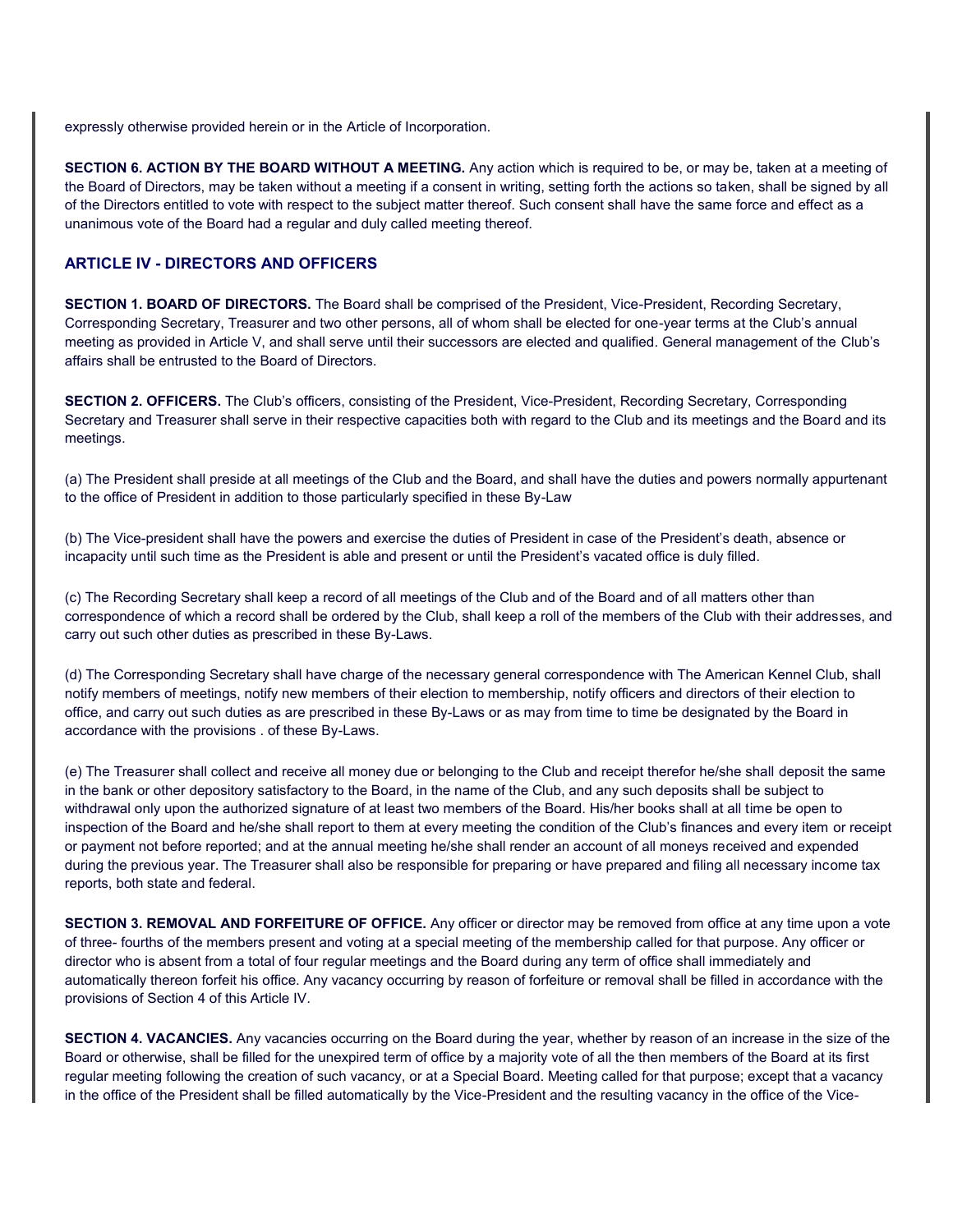President shall be filled by the Board.

## **ARTICLE V - THE CLUB YEAR, ANNUAL MEETING, ELECTIONS**

**SECTION 1. CLUB YEAR.** The Club's fiscal year shall begin on the first day of July and end on the 30th day of June.

The Club's official year shall begin immediately at the conclusion of the election at the annual meeting and shall continue through the election at the next annual meeting.

**SECTION 2. ANNUAL MEETING.** The first regular Club meeting in July shall be the annual meeting at which directors and officers for the ensuing year shall be elected by secret, written ballot from among those nominated in accordance with Section 4 of this Article. They shall take office immediately upon the conclusion of the election and each retiring office shall turn over to his/her successor in office all properties and records relating to that office within 30 days after the election.

**SECTION 3. ELECTIONS.** The nominated candidate receiving the greatest number of votes for each office shall be declared elected. The two nominated candidate for other positions on the Board who receive the greatest number of votes for such position shall be declared elected.

**SECTION 4. NOMINATIONS.** No person may be a candidate in a Club election who has not been nominated. During the month of April the Board shall select a nominating committee consisting of three members and two alternates, not more than one of whom may be a member of the Board. The Corresponding Secretary shall immediately notify committee and alternates of their selection. The Board shall name a Chairman of the Committee and it shall be his/her duty to call a committee meeting which shall be held on or before May 15th.

(a) The Committee shall nominate one candidate for each office and two candidates for the two other positions on the Board, and, after securing the consent of each person so nominated, shall immediately report their nominations to the Recording and Corresponding Secretaries, in writing.

(b) Upon receipt of the Nominating Committee's report, the Corresponding Secretary shall forthwin notify (by way of published newsletter), in writing of the candidates so nominated.

(c) Additional nominations may be made at the June meeting by any member in attendance provided that the person so nominated does not decline when his/her name is proposed, and provided further that if the proposed candidate is not in attendance at this meeting, his/her proposer shall present to the Recording Secretary a written statement from the candidate. No person may be a candidate for more than one office and the additional nominations which are provided for herein may be made only from members who were not nominated by the Nominating Committee.

(d) Nominations cannot be made at the Annual meeting or in any manner other than as provided in this Section.

## **ARTICLE VI - COMMITTEES**

**SECTION 1.** At the first or second meeting of each official year, the Board shall appoint the following committees.

(a) Bench Show Committee consisting of 5 members which committee will be in direct charge of and responsible for all phases of the Club's License Dog Shows, and Obedience Trials, subject, however, to the final authority of the Board.

(b) Match Committee consisting of three members, which will be in direct charge of and responsible for all phases of the Sanction B/OB Match, subject, however, to the final authority of the Board.

(c) Auditing Committee which shall consisted of three members, which committee shall examine the records of the Treasurer during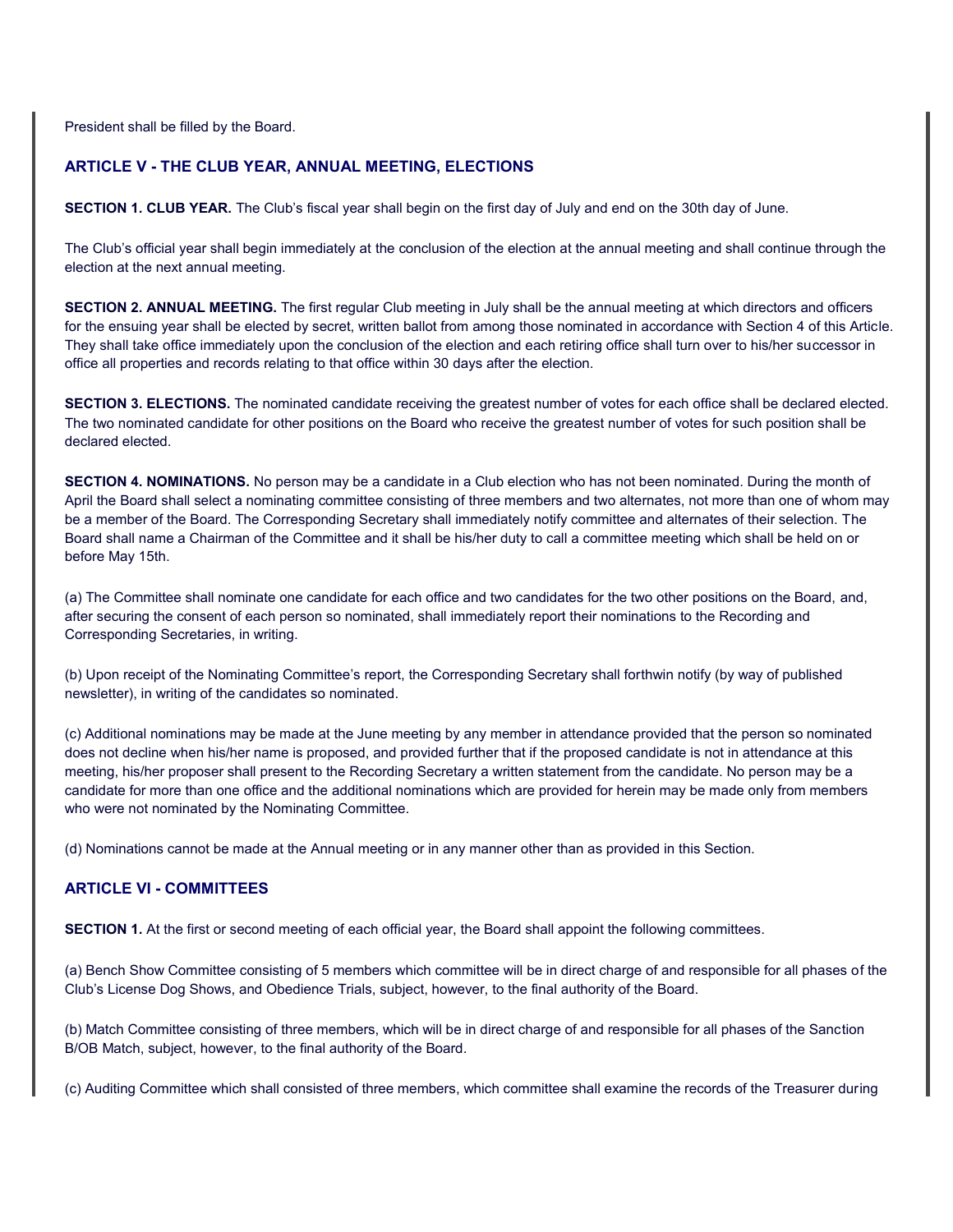the last month of each fiscal year and report its findings to the Club at the October meeting.

(d) Judges Selection Committee which shall consist of three members, which committee will be in direct charge and responsible for the selection and securing the services of all judges for the Club Shows and Obedience Trials, The Committee will be appointed by the Board annually. All Committee actions are subject to the final authority of the Board.

(e) The Agility Committee shall consist of five members, which will be in direct charge of and responsible for all phases of the Agility Trials subject to the final authority of the Board.

(f) Such other committees as considered desirable.

**SECTION 2.** Any committee appointment may be terminated by a majority vote of the full membership of the Board upon written notice to the appointee and the Board may appoint successor to those persons whose service has been terminated.

### **ARTICLE VII - DISCIPLINE**

**SECTION 1. AMERICAN KENNEL CLUB SUSPENSION.** Any member who is suspended from the privilege of The American Kennel Club automatically shall be suspended from privileges of this Club for a like period.

**SECTION 2. CHARGES.** Any member may prefer charges against a member for alleged misconduct prejudicial to the best interest of the Club. Written charges with specifications must be filed in duplicate with the Recording and Corresponding Secretaries together with a deposit of \$50.00 deposited with the Recording Secretary, which shall be forfeited if such charges are not sustained by the Board following a hearing. The Board shall first consider whether the actions alleged in the charges, if proven, might constitute conduct prejudicial to the best interest of the Club. If the Board considers that the charges do not allege conduct which would be prejudicial to the best interest of the Club, it may refuse to entertain jurisdiction. The Corresponding Secretary shall promptly notify the Board, which shall meet and fix a date of a Board hearing not less than 3 weeks nor more than 6 weeks thereafter. The Corresponding Secretary shall promptly send one copy of the charges to the accused member by registered mail together with a notice of the hearing and an assurance that the defendant may personally appear in his/her own defense and bring witnesses if he/she wishes.

**SECTION 3. BOARD HEARING.** The Board shall have complete authority to decide whether counsel may attend the hearing, but both complainant and defendant shall be treated uniformly in that regard. Should the charges be sustained, after hearing all the evidence and testimony presented by complainant and defendant, the Board may by a majority vote of those present suspend the defendant from all privileges of the Club for not more than six months from the date of the hearing. And, if it deems that punishment is insufficient, it may also recommend to the membership that the penalty be expulsion.

In such case, the suspension shall not restrict the defendant's right to appear before his/her fellow members at the ensuing Club meeting which considers the Board's recommendation. Immediately after the Board has reached a decision, its finding shall be put in written form and filed with both the Recording and Corresponding Secretaries. The Corresponding Secretary, in turn, shall notify each of the parties of the Board's decision and penalty, if any.

**SECTION 4. EXPULSION.** Expulsion of a member from the Club may be accomplished only at a meeting of the Club following a Board hearing and upon the Board's recommendation as provided in Section 3 of this Article. Such proceedings may occur at a regular or special meeting of the Club to be held within 60 days but not earlier than 30 days after the date of the Board's recommendation of expulsion. The defendant shall have the privilege of appearing in his/her own behalf, though no evidence shall be taken at this meeting. The President shall read the charges and the Board's findings and invite the defendant, if present, to speak in his/her own behalf if he/she wishes. The meeting shall then vote by secret written ballot on the proposed expulsion. A two-thirds vote of those present at the meeting shall be necessary for expulsion. If expulsion is not so voted, the Board's suspension shall stand.

#### **ARTICLE VIII - AMENDMENTS**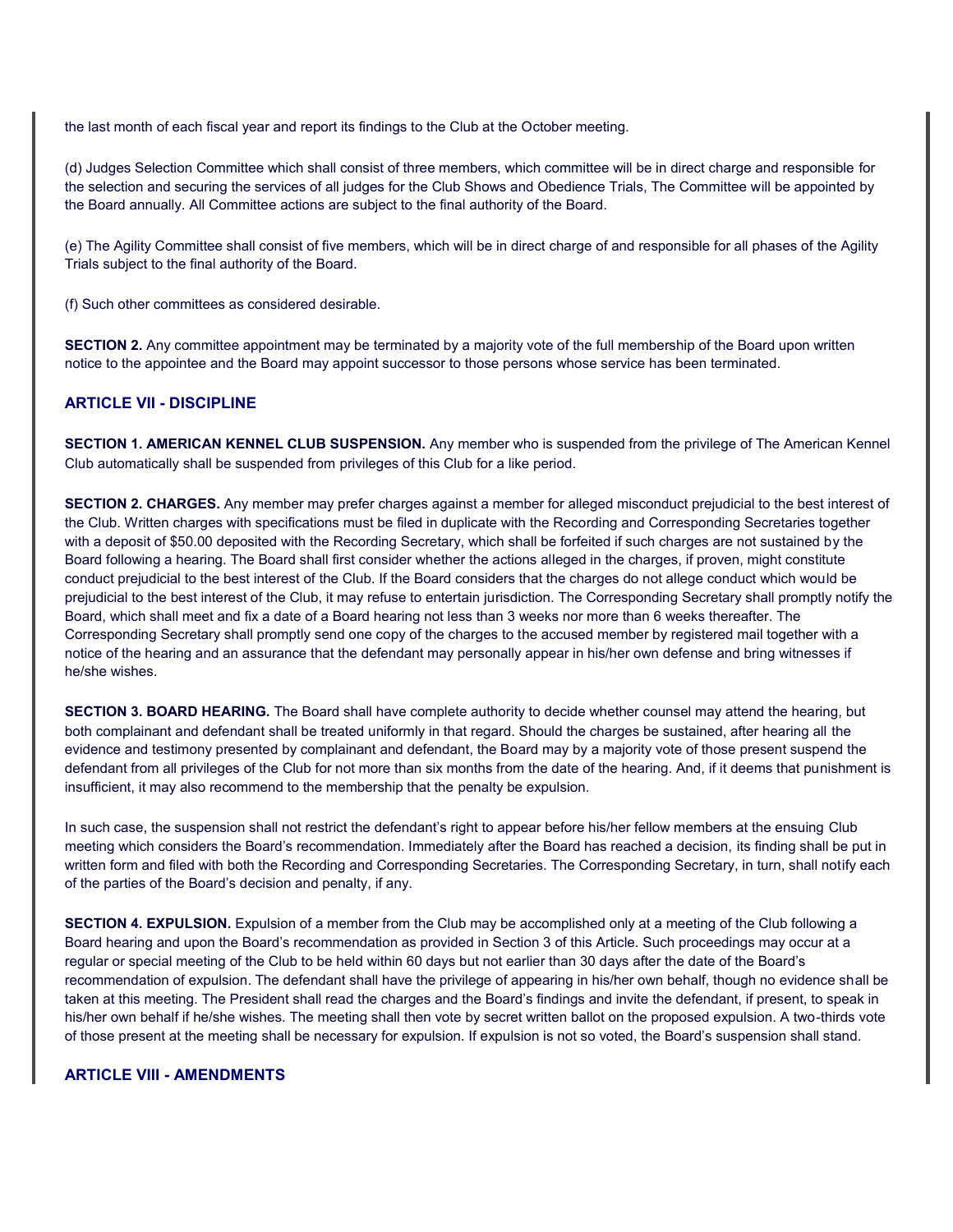**SECTION 1.** Amendments to the Articles of Incorporation and By-Laws may be proposed by the Board of Directors or by written petition addressed to both the Corresponding and Recording Secretaries signed by twenty per cent of the membership in good standing. Amendments proposed by such petition shall be promptly considered by the Board of Directors and must be submitted to the members with recommendations of the Board by the Corresponding Secretary for a vote within three months of the date when petition was received by the Corresponding Secretary.

**SECTION 2.** The Articles of Incorporation and By-Laws may be amended by a two-thirds vote of the members present at any regular or special meeting called for the purpose, provided the proposed amendments have been included in the notice of the meeting and mailed to each member at least two weeks prior to the date of the meeting.

### **ARTICLE IX - DISSOLUTION**

**SECTION 1. DISSOLUTION.** The Club may be dissolved at any time by the written consent of not less than two-thirds of the members. In the event of the dissolution of the Club other than for purposes of reorganization whether voluntary or involuntary or by operation of law, none of the property of the Club nor any proceeds thereof nor any assets of the Club shall be distributed to any members of the Club, but after payments of debts of the Club its property and assets shall be given to a charitable organization for the benefit of dogs, such organization to be selected by the Board of Directors.

## **ARTICLE X - ORDER OF BUSINESS**

**SECTION 1.** At meetings of the Club the order of business, so far as the character and nature of the meeting may permit, shall be as follows:

- Roll Call
- Minutes of last Meeting
- Report of Board
- Report of President
- Report of Recording Secretary
- Report of Corresponding Secretary
- Report of Treasurer
- Report of Committees
- Election of Officers and Board (at annual meeting)
- Introduction of Prospective members and guests
- Flection of New Members
- Unfinished Business
- New Business
- Adjournment

**SECTION 2.** At the meetings of the Board, the order of business unless otherwise directed by a majority vote of those present, shall be as follows:

- Roll Call
- Reading of minutes of Last Meeting
- Report of Recording Secretary
- Report of Corresponding Secretary
- Report of Treasurer
- Report of Committees
- Unfinished Business
- New Business
- Adjourn

**SECTION 3.** The rules contained in the latest edition of Robert's Rules of Order, Revised, shall govern the Club in all cases to which they are applicable and in which they are not inconsistent with these By-Laws or with any special rules of order of this Club.